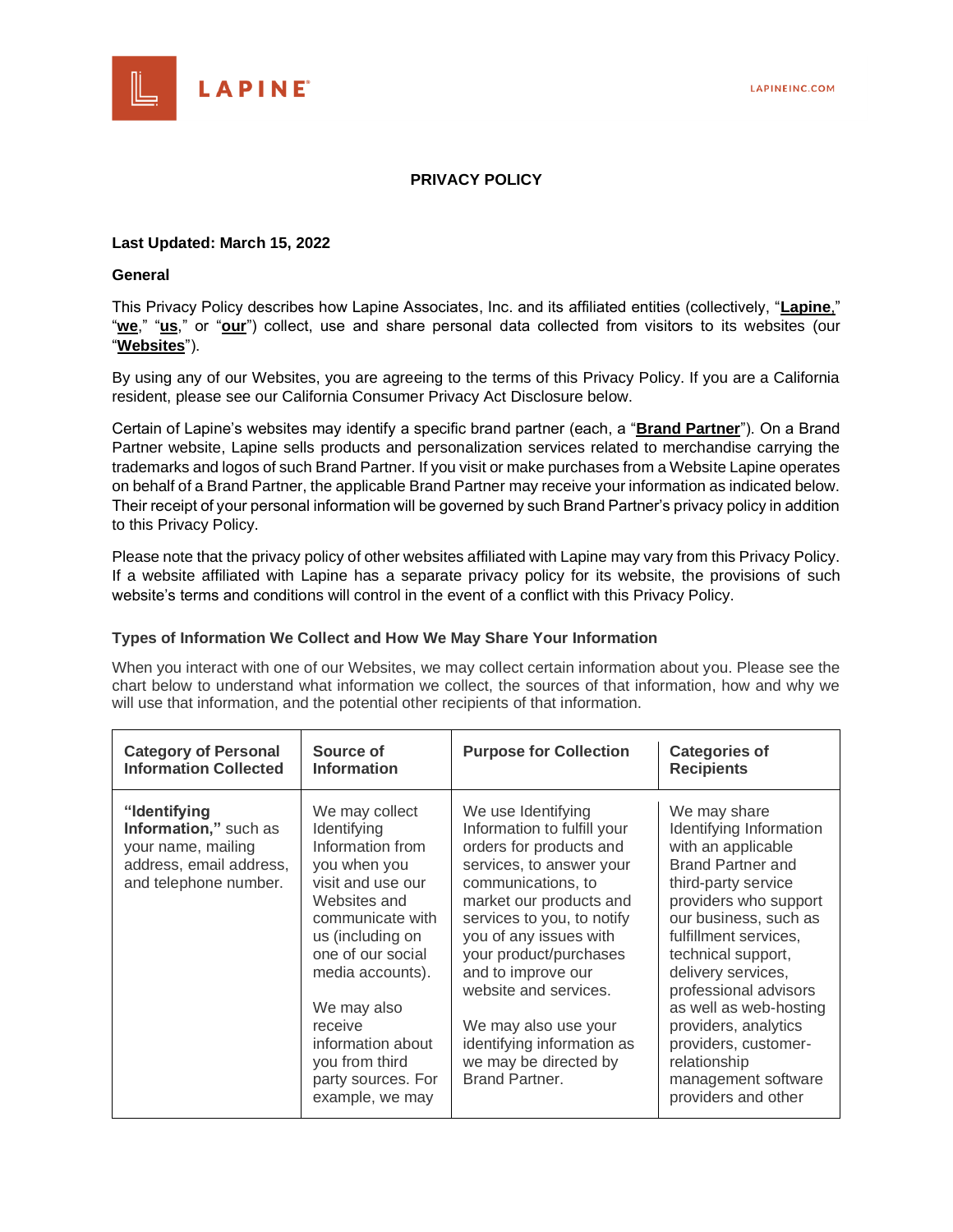| <b>Category of Personal</b><br><b>Information Collected</b>                                                                                                                                                                                                                                                                                                                                                                                                                                                          | Source of<br><b>Information</b>                                                                                                                                                                                             | <b>Purpose for Collection</b>                                                                                                                                                                                                                                                                                                                | <b>Categories of</b><br><b>Recipients</b>                                                                                                                                                                                                                                                                                                                               |
|----------------------------------------------------------------------------------------------------------------------------------------------------------------------------------------------------------------------------------------------------------------------------------------------------------------------------------------------------------------------------------------------------------------------------------------------------------------------------------------------------------------------|-----------------------------------------------------------------------------------------------------------------------------------------------------------------------------------------------------------------------------|----------------------------------------------------------------------------------------------------------------------------------------------------------------------------------------------------------------------------------------------------------------------------------------------------------------------------------------------|-------------------------------------------------------------------------------------------------------------------------------------------------------------------------------------------------------------------------------------------------------------------------------------------------------------------------------------------------------------------------|
|                                                                                                                                                                                                                                                                                                                                                                                                                                                                                                                      | receive<br>information about<br>you from your<br>employer or from<br>a Brand Partner.                                                                                                                                       |                                                                                                                                                                                                                                                                                                                                              | information technology<br>providers.                                                                                                                                                                                                                                                                                                                                    |
| "Payment and Order<br>Information," such as<br>your purchase history,<br>shipping and billing<br>addresses, and credit<br>and debit card number.                                                                                                                                                                                                                                                                                                                                                                     | We may collect<br>Payment and<br>Order Information<br>when you make a<br>purchase on one<br>of our Websites.                                                                                                                | We use Payment and<br>Order Information to fulfill<br>your orders for products,<br>to answer your<br>communications and for<br>analytic and marketing<br>purposes to improve our<br>website, products and<br>services. We may also<br>use your identifying<br>information as we may be<br>directed by an applicable<br><b>Brand Partner.</b> | We may share<br>Payment and Order<br>Information with an<br>applicable Brand<br>Partner and with our<br>third-party service<br>providers (see list<br>above).<br>Please note that<br>payment card<br>information is<br>transmitted via<br>encrypted<br>transmission solely to<br>our payment card<br>processor (currently,<br>Stripe) and is not<br>retained by Lapine. |
| "Device Information,"<br>related to your<br>interactions with us,<br>such as device<br>information, browser<br>type and operating<br>system, Internet<br>Protocol (IP) address (a<br>unique number that<br>identifies your internet<br>access), cookie<br>information, pages<br>viewed and accessed<br>(including those viewed<br>before and after<br>interacting with our<br>Website), how long you<br>accessed our Website<br>and other technology in<br>any given session, and<br>the date and time of<br>access. | We may collect<br>Device<br>Information<br>automatically<br>when you visit our<br>Websites or<br>otherwise interact<br>with us. See<br>below for more<br>information on<br>cookies and other<br>technologies used<br>by us. | We use Device<br>Information to ensure that<br>our Websites work<br>properly, for analytics and<br>marketing purposes, and<br>to evaluate whether our<br>Websites are secure.                                                                                                                                                                | We may share Device<br>Information with Brand<br>Partner and with our<br>third-party service<br>providers (see list<br>above).                                                                                                                                                                                                                                          |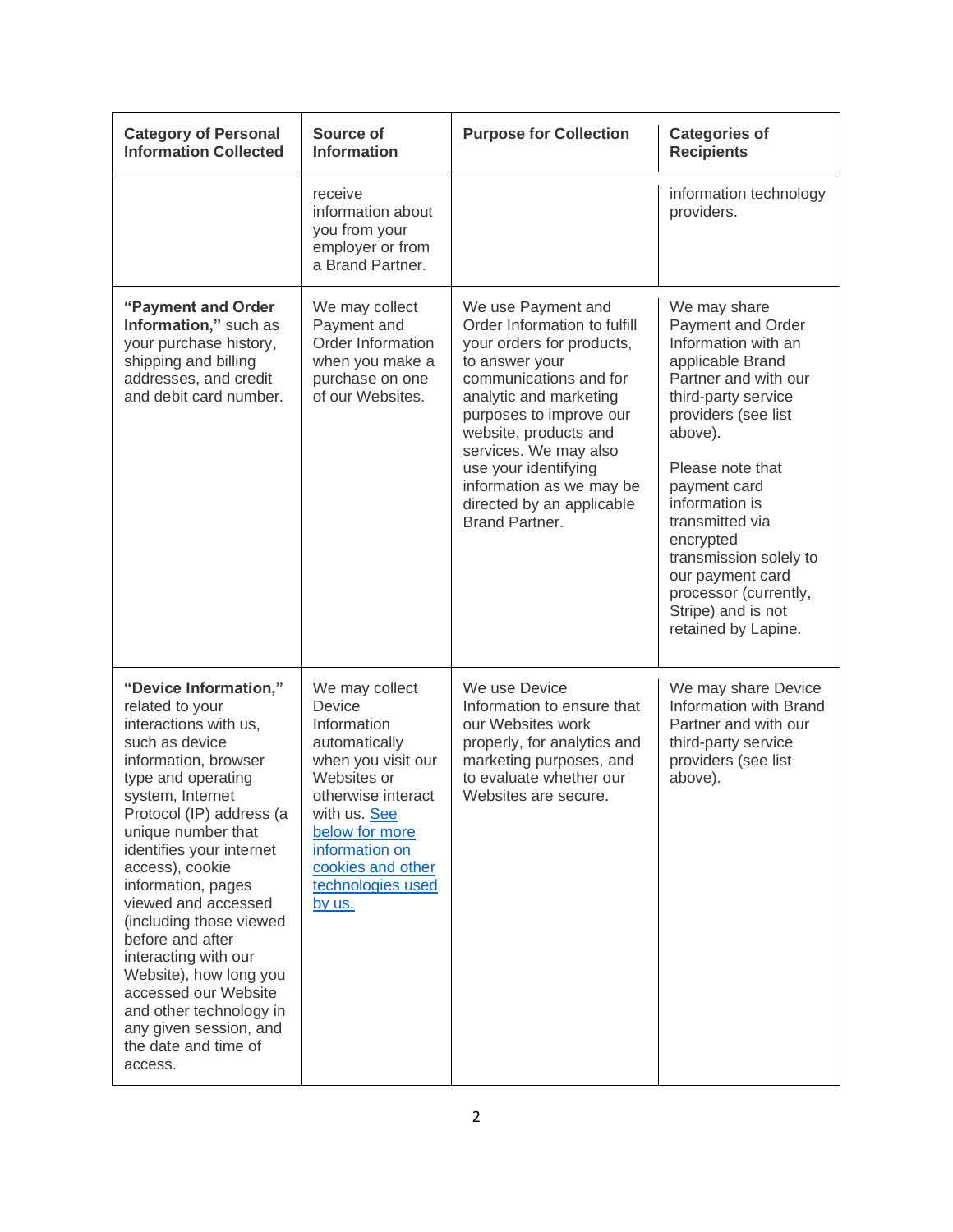Lapine may also receive other, additional categories of personal information that you voluntarily provide when you interact with our Websites and services. For example, if you

- Request quotes, services or support or place an order from one of our Websites;
- Subscribe to our newsletters, programs, promotional emails, white papers or other materials;
- Apply for a job, submit your resume/CV or create a candidate profile;
- Communicate with our customer service representatives; or
- Contact us with your questions/comments.

Please note that we may also use and disclose any information collected through our Websites to: (i) comply with our legal and regulatory responsibilities and to enforce our rights; (ii) authenticate users and to provide for the safety and security of our Websites and otherwise prevent fraud and other prohibited or illegal activities; (iii) protect the security of our Websites, our businesses, and our products and services; (iv) to our affiliated entities and in connection with the sale, assignment or other transfer of our company or our business; or (v) otherwise as disclosed to you at the point of collection.

Except with respect to an applicable Brand Partner, we will not disclose your personal information to third parties for their own marketing purposes without your consent.

### **Choices Regarding Our Collection and Use of Your Information**

We may offer you choices regarding the information we collect and how that information is used and shared. These choices may include the ability to access, update or delete information that you have provided to us or information that we have collected through your use of our Websites. They may also include the ability to opt-out of receiving notifications, promotions, offers or other advertising from us. To inquire about making any of these requests please contact privacy@lapineinc.com.

If you are a resident of California, you have specific rights in relation to your personal information. Please review the section [California Consumer Privacy Act Disclosure](#page-5-0) below for more information.

### **How We Secure Your Personal Information**

We will take reasonable steps to protect your personal information as you transmit your information from your computer to our Websites and to protect such information from loss, misuse and unauthorized access, disclosure, alteration or destruction. You should keep in mind that no Internet transmission is ever 100% secure or error-free. In particular, email sent to or from our Websites may not be secure, and you should therefore take special care in deciding what information you send to us via e-mail.

We use a third-party vendor to process credit card transactions. Our online payment sites along with our processing partner reside on secure web servers that encrypt the data between the customer and the processing vendor. By using this service, we do not collect any credit or debit card numbers or store such information.

# **Links to Other Web Sites**

You should be aware that when you are on our Websites you could be directed to other sites beyond our control. For example, if you "click" on a link to the Brand Partner's official website, the "click" may take you off our Website onto the Brand Partner's official website. These other websites may send their own cookies to you, independently collect data or solicit personal information and may or may not have their own published privacy policies. If you visit a website that is linked to one of our Websites, you should consult that site's privacy policy before providing any personal information. Please note that we are not responsible for the privacy practices of third parties.

### **Collection and Use of Children's Personal Information**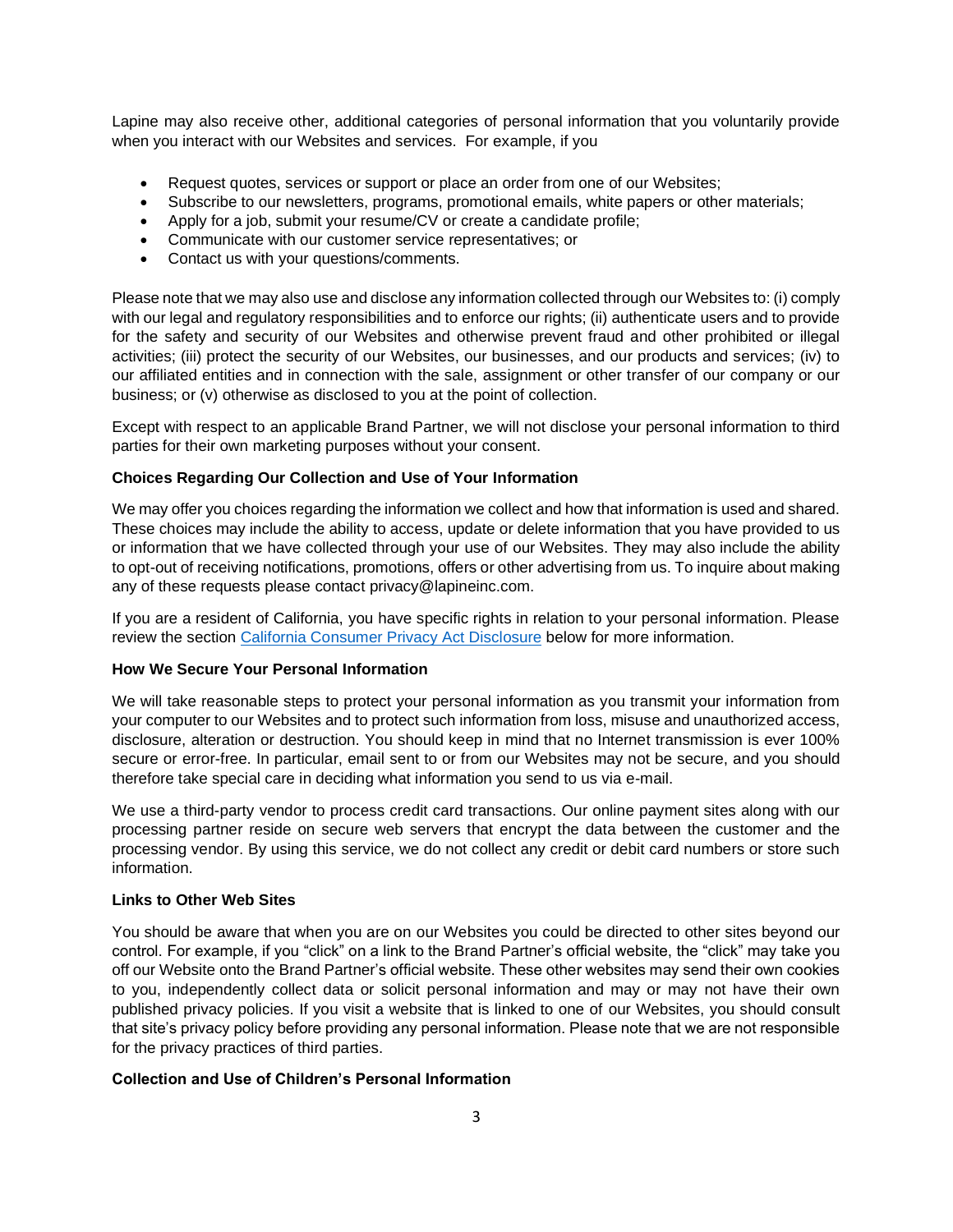Lapine takes children's privacy seriously. We sell products intended for purchase by individuals over the age of 16. If you are a child 16 or younger, you are not authorized to make a purchase from our Websites without consent from your parent or legal guardian.

If we become aware that personal information from a child under 13 has been collected without such child's parent or guardian's consent, we will use all reasonable efforts to delete such information from our database. If any parent, guardian or other responsible adult becomes aware that we have collected personal information from a child under the age of 13, please contact us at privacy@LapineInc.com.

### <span id="page-3-0"></span>**How We Use Cookies and Other Tracking Technologies**

As with many websites, our Websites include a standard technology called a "cookie" and other similar technologies (such as, pixels and web beacons), which are small data files that are transferred to your computer when you use our Websites and services. These technologies automatically identify your browser whenever you interact with our Websites and services.

We use the following types of cookie:

*Strictly necessary cookies*. These are cookies that are required for the operation of our Websites.

*Functionality cookies*. These are used to recognize you when you return to our Websites. This enables us to personalize our content for you and remember your preferences.

*Analytical/performance cookies*. They allow us to recognize and count the number of visitors and to see how visitors move around our Websites when they are using it. This helps us to improve the way our Websites work, for example, by ensuring that users are finding what they are looking for easily. Some of these are third party cookies which analyze website usage.

You can find more information about the individual cookies we use and the purposes for which we use them in the table below:

| Domain                              | Cookie                         | Description                                                                                                                                                                                                                                                                                      |
|-------------------------------------|--------------------------------|--------------------------------------------------------------------------------------------------------------------------------------------------------------------------------------------------------------------------------------------------------------------------------------------------|
| lapine.dev                          | OCSESSID                       | Session state cookie used when logging into our Websites.                                                                                                                                                                                                                                        |
| lapine.dev                          | currency                       | Sets the currency to be used on our Websites                                                                                                                                                                                                                                                     |
| lapine.dev                          | language                       | Sets the language to be used on our Websites                                                                                                                                                                                                                                                     |
| google.com;<br>gstatic.com          | _ga, _1PJAR                    | These cookies are assigned by our third-party website analytics<br>provider, Google Analytics. These cookies are used by Lapine and<br>Brand Partner to improve our Websites' website experience and to<br>track our website performance.<br>For more information please visit Google's website. |
| checkout.stripe.com &<br>stripe.com | __stripe_mid,<br>__stripe_sid, | These cookies are assigned by our third-party payment processor,<br>Stripe, and assist with the payment process.<br>For more information, please visit the Stripe cookie policy.                                                                                                                 |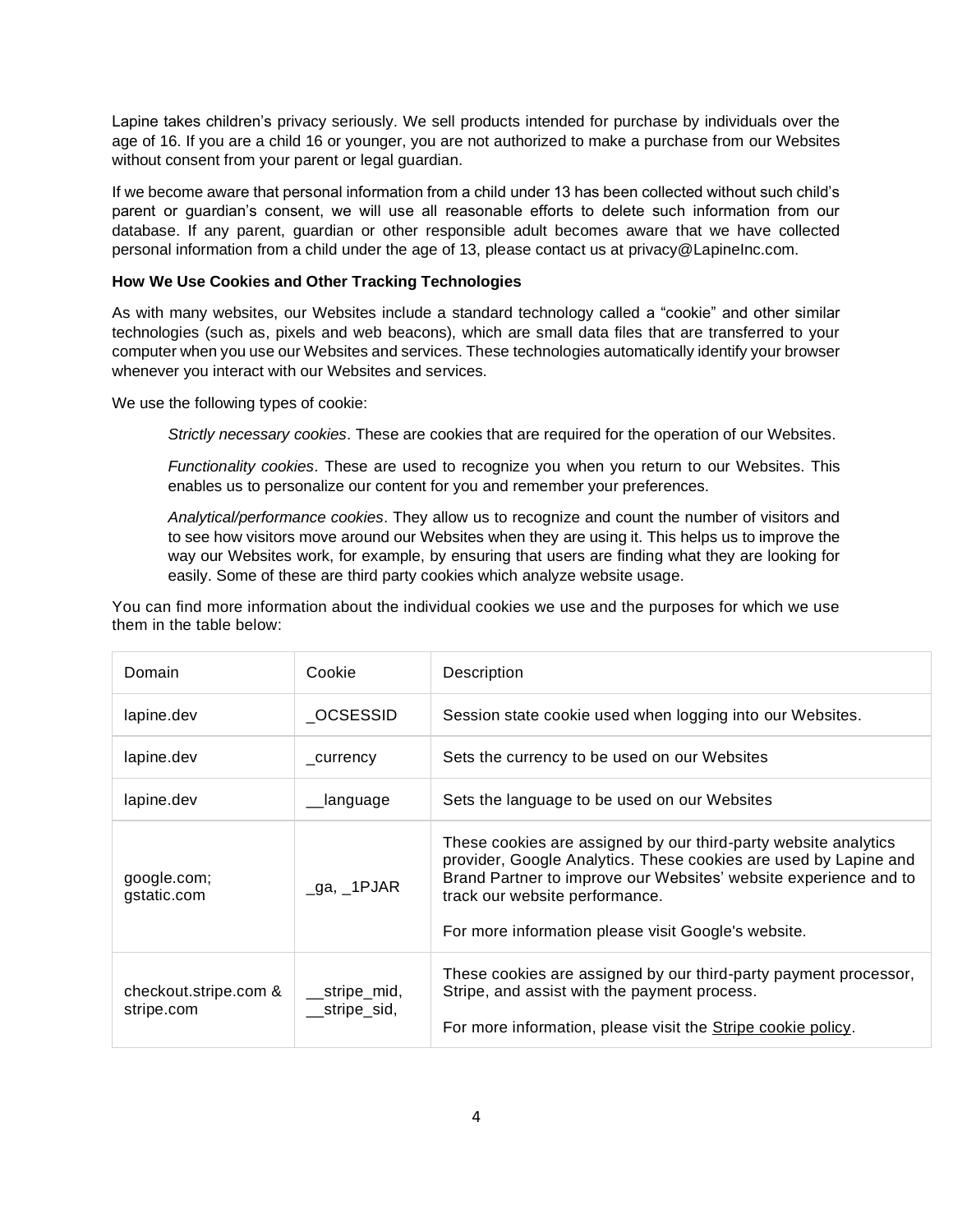| onetrust.com | This cookie is placed by OneTrust. It enables OneTrust to manage<br>your cookie preferences. |
|--------------|----------------------------------------------------------------------------------------------|
|              |                                                                                              |

### Controlling and Deleting Cookies

If you would like to change how a browser uses cookies, including blocking or deleting cookies from our Websites you can do so through the OneTrust tool provided on this site or by changing the settings in your web browser. To control cookies, most browsers allow you to either accept or reject all cookies, only accept certain types of cookies, or prompt you every time a site wishes to save a cookie. It's also easy to delete cookies that are already saved on your device by a browser.

The processes for controlling and deleting cookies vary depending on which browser you use. To find out how to do so with a particular browser, you can use your browser's "Help" function or alternatively, you can visit http://www.aboutcookies.org which explains, step-by-step, how to control and delete cookies in most browsers.

#### **Third-Party Ad Serving & Audience and Traffic Measurement Services**

Our Websites may use third-party network advertisers to serve advertisements you may see based on your visit. Network advertisers are third parties that display advertisements based on your visits to our Websites and other websites you have visited. Third-party ad serving enables advertisements to be served to you for products or websites you might be interested in. In addition, we may share this information with Brand Partner to allow them and their network advertisers to serve ads based on your interests to you.

Our Websites are in compliance with the Ad Choices Self-Regulatory Program for Online Behavioral Advertising. The goal of Ad Choices is to provide you with information about how online advertising works and the choices you have.

You may visit the http://www.aboutads.info/choices page to learn more about online behavioral advertising and to see your opt-out choices from companies that are participants in the Self-Regulatory Program for Online Behavioral Advertising.

Please note that if you choose to opt out, you will still see ads, but these ads will not be customized based on your interests generated from your visits over time and across different websites. In addition, the preferences you select on the http://www.aboutads.info/choices page may not apply to mobile devices. Due to the differences between using apps and websites on mobile devices, opt-outs will need to be set for both browsers and apps.

#### **Do-Not-Track**

Some browsers have incorporated a Do-Not-Track (DNT) feature. These features, when turned on, send a signal that you prefer that the website you are visiting not collect and use data regarding your online searching and browsing activities. As there is not yet a common understanding on how to interpret the DNT signal, we currently do not respond to DNT signals on our Websites.

#### **Social Media Features**

Our Websites may include social media features, including the Facebook "Like" button. These features may collect your IP address, which page you are visiting on our site, and may set a cookie to enable the feature to function properly. Social media features are either hosted by a third party or hosted directly on our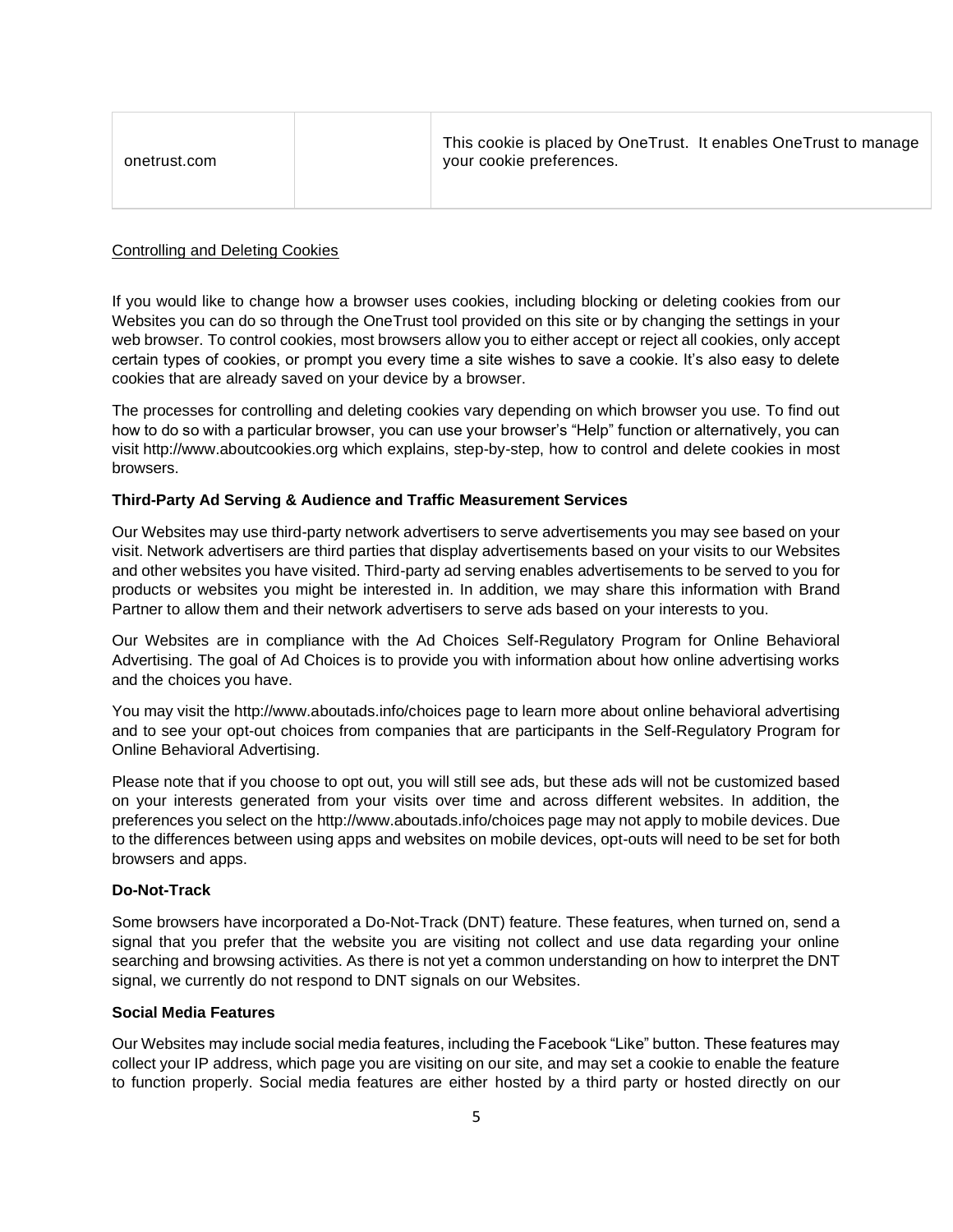Websites. Your interactions with these features are governed by the privacy policy of the company providing it.

### **Users Outside the United States**

Lapine is located in the United States. Our Websites are directed solely towards users who reside in the United States (and products will only be shipped within the United States). If you choose to use our Websites from outside the United States, you are consenting to the collection, storage, processing, and transfer of your information in and to the United States, pursuant to the laws of the United States.

#### **Changes to This Privacy Statement**

We will occasionally update this Privacy Policy. If we make changes to this Privacy Policy or make any material changes to how we use your personal information, we will revise this Privacy Policy to reflect such changes and revise this Privacy Policy's effective date, included at the end of this section. We encourage you to periodically review this Privacy Policy to be informed of how we are using and protecting your personal information.

#### **Other Terms**

Your use of our Websites is subject to the Terms of Use that apply to such Website. If you choose to use our Websites, your visit and any dispute over privacy and data collection is subject to this Privacy Policy and the applicable Terms of Use, including limitations on damages, dispute resolution procedures and application of the law of the State of Connecticut.

### **Contacting Us**

If you would like to contact us for any reason regarding our privacy practices, please write to us at the following address:

Lapine Associates Inc. Attention: Privacy Information 15 Commerce Road Stamford, CT 06902 USA privacy@LapineInc.com

#### <span id="page-5-0"></span>**California Consumer Privacy Act Disclosure**

This California Consumer Privacy Act Disclosure describes how Lapine Associates, Inc. and its affiliated entities (collectively, "Lapine," "we," "us," or "our") collect, use and disclose personal information relating to California residents (consumers) covered by the California Consumer Privacy Act of 2018 ("CCPA").

#### **Introduction**

Under the CCPA, "Personal Information" is information that identifies, relates to, or could reasonably be linked directly or indirectly with a particular California resident. The specific Personal Information that we collect, use, and disclose relating to a California resident covered by the CCPA will vary based on our relationship or interaction with that individual. For more information about how we collect, disclose, and secure information relating to these customers, please refer to our general Privacy Policy above. Terms that are used, but not defined, in this CCPA Disclosure are defined in the CCPA.

### **Collection and Disclosure of Personal Information**

In the past 12 months, we have collected, and disclosed to third parties for our business purposes, the following categories of Personal Information relating to California residents covered by this disclosure: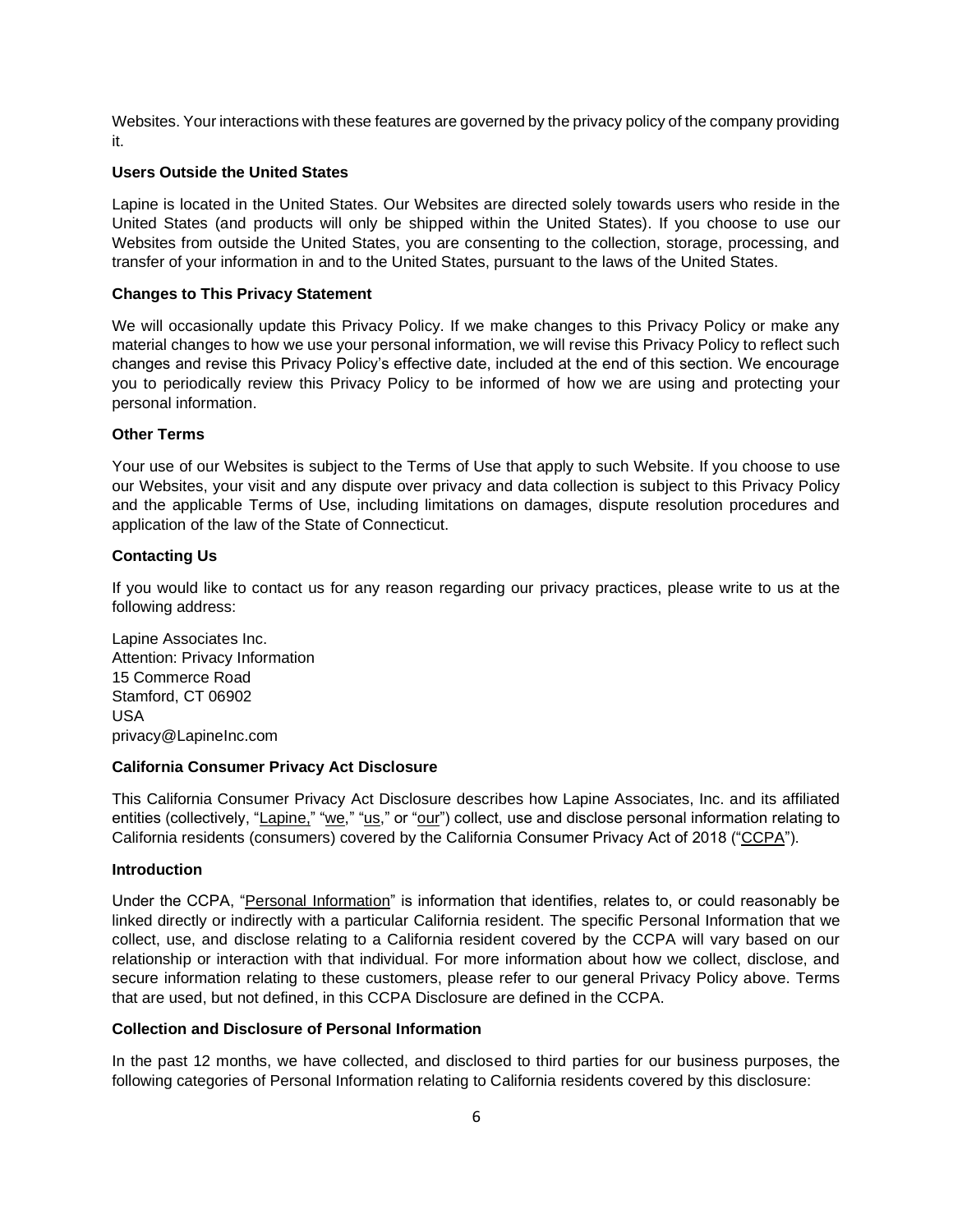- Identifiers, such as name, postal address, IP address, account credentials and email address;
- Personal information, as defined in the California Customer Records statute (Cal. Civ. Code § 1798.80(e)), such as contact information and financial information;
- Characteristics of protected classifications under California or federal law, such as gender;
- Commercial information, such as transaction information and purchase history;
- Internet or network activity information, such as browsing history and interactions with our website; and
- Geolocation data, such as Internet Protocol (IP) location.

Your information may be "sold" as defined under the CCPA, which defines "sale" as the disclosure of Personal Information to a third-party for monetary or other valuable consideration. California's definition of sale is broad and encompasses many types of data transfers. However, we do not "sell" any consumer data in the traditional sense for monetary compensation.

The categories of sources from whom we may have collected this Personal Information are:

- Directly from a California resident or the individual's representatives;
- Service Providers, Consumer Data Resellers and other third parties;
- Public Record Sources (Federal, State or Local Government Sources);
- Information from our Affiliates;
- Website/Mobile App Activity/Social Media; and
- Information from Brand Partner about individuals associated with Brand Partner.

The categories of third parties to whom we may disclose Personal Information for our business purposes described in this privacy disclosure are:

- An applicable Brand Partner.
- Service Providers who support our business, such as fulfillment services, technical support, delivery services, professional advisors as well as web-hosting providers, analytics providers, customer-relationship management software providers and other information technology providers;
- Any court, governmental authority, law enforcement agency or other third party where we believe disclosure is necessary to comply with a legal or regulatory obligation, or otherwise to protect our rights, the rights of any third party or individuals' personal safety, or to detect, prevent, or otherwise address fraud, security or safety issues;
- To our affiliated entities and in connection with the sale, assignment or other transfer of our company or our business; and.

### **Use of Personal Information**

In the past 12 months, we may have used Personal Information relating to California residents to:

• Deliver the services and support or carry out the transactions for our products that you have requested;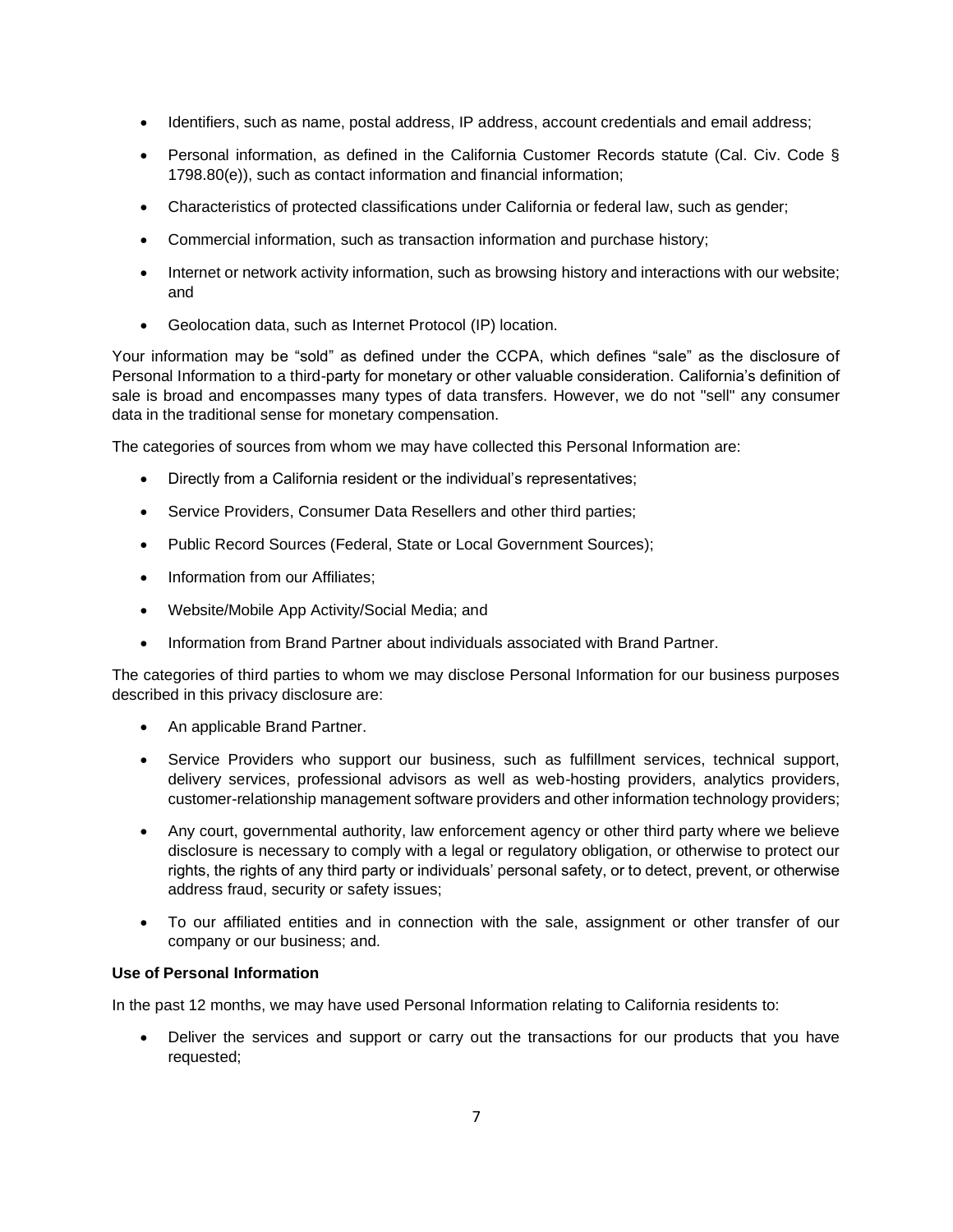- Send communications to you, such as to respond to your requests and to provide you with product safety information, your transaction status (including order confirmations),
- Provide communications from Brand Partner;
- Customize, analyze and improve our products, services (including the content and advertisements on our website), technologies, communications and relationship with you;
- Comply with our legal and regulatory responsibilities and to enforce our rights.
- Authenticate users and to otherwise provide for the safety and security of our Websites and otherwise prevent fraud and other prohibited or illegal activities;
- Protect the security of our website(s), our business(es), or our products or services; or
- Otherwise, as disclosed to you at the point of collection.

### **Rights under the CCPA**

If you are a California resident, you have the right to:

- 1. Request we disclose to you free of charge the following information covering the 12 months preceding your request:
	- 1. the categories of Personal Information about you that we collected;
	- 2. the categories of sources from which the Personal Information was collected;
	- 3. the purpose for collecting Personal Information about you;
	- 4. the categories of third parties to whom we disclosed Personal Information about you and the categories of Personal Information that was disclosed (if applicable) and the purpose for disclosing the Personal Information about you; and
	- 5. the specific pieces of Personal Information we collected about you;
- 2. Request we delete Personal Information we collected from you, unless the CCPA recognizes an exception;
- 3. Opt-out of our sale of your personal information.
- 4. Be free from unlawful discrimination for exercising your rights under the CCPA

We will acknowledge receipt of your request and advise you how long we expect it will take to respond if we are able to verify your identity. Requests for specific pieces of Personal Information will require additional information to verify your identity. We will work to process all verified requests within 45 days pursuant to the CCPA. If we need an extension for up to an additional 45 days in order to process your request, we will provide you with an explanation for the delay.

If you submit a request on behalf of another person, we may require proof of authorization and verification of identity directly from the person for whom you are submitting a request.

In some instances, we may not be able to honor your request, and we will advise you of that fact in our response. For example, we will not honor your request if we cannot verify your identity or if we cannot verify that you have the authority to make a request on behalf of another individual. Additionally, we will not honor your request where an exception applies, such as where the disclosure of Personal Information would adversely affect the rights and freedoms of another consumer or where the Personal Information that we maintain about you is not subject to the CCPA's access or deletion rights.